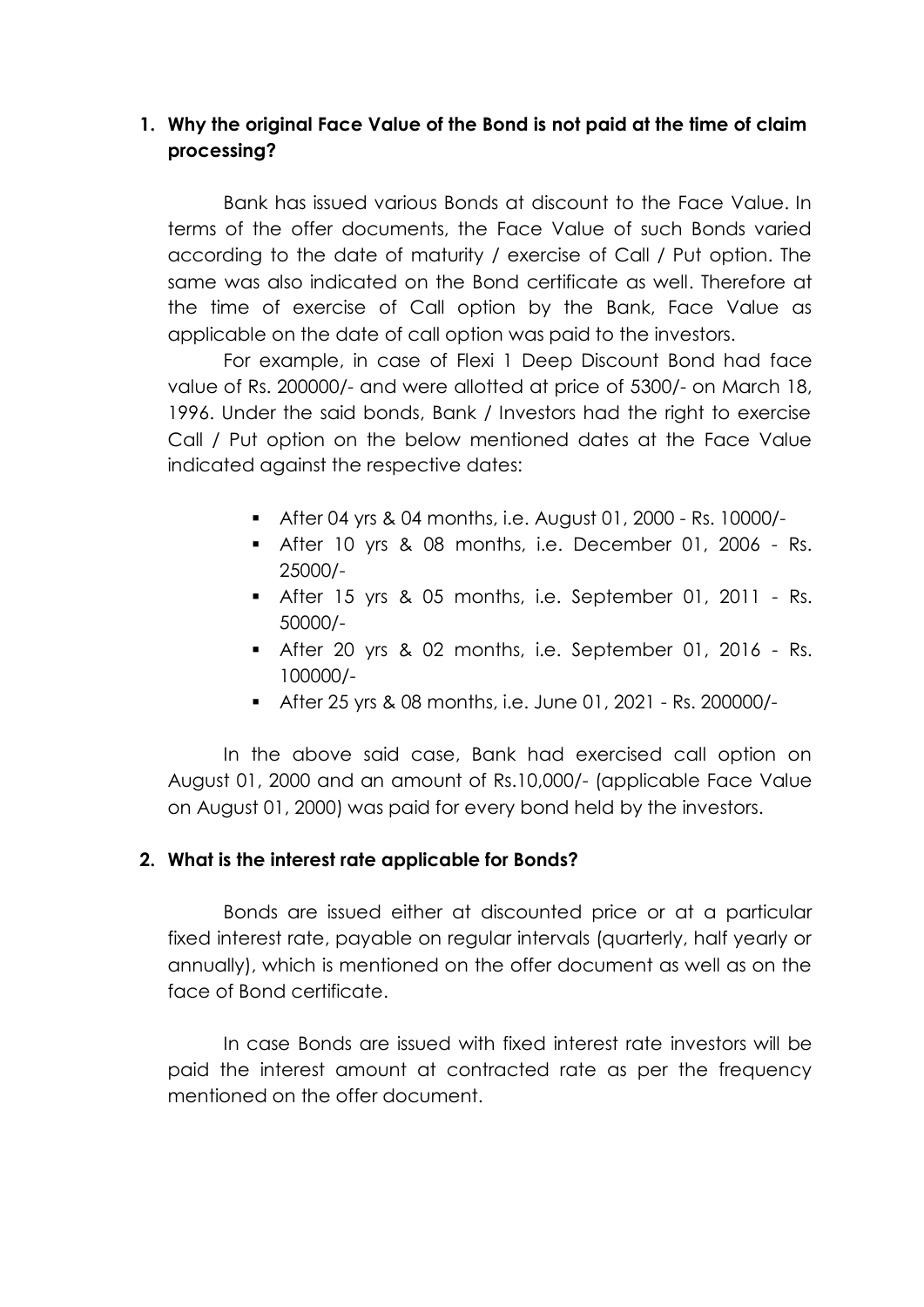In case Bonds are issued at a discounted price, the investors are paid predetermined amount on maturity or on the dates of Call / Option if exercised by issuer / investor(s).

### **3. What is offer / Disclosure document?**

"Offer document" also called prospectus, contains detailed terms & conditions (T&Cs) of the particular Bond issue. Both the investor and the issuer are bound by the T&Cs of the offer document.

## **4. What is meant by CALL / PUT Option for Bonds?**

- **Call Option:** Call option grants a right but not an obligation to the issuer of the Bonds to redeem the Bonds on a pre-decided date or any date after the decided date, as defined in the Offer Document. In the context of Bonds issued by Bank, the Bank had an option to redeem the Bonds on dates as specified in the Offer Document and also mentioned on the Bond certificate.
- **Put Option:** Put option grants a right but not an obligation to the holder of the Bonds to surrender the Bonds on a pre-decided date or any date after the decided date, as defined in the Offer Document. In the context of Bonds issued by Bank, the bondholders had an option to surrender the Bonds on dates as specified in the Offer Document and also mentioned on the Bond certificate.

#### **5. Why call option was exercised on it's own by IDBI Bank?**

In terms of the offer document, the right to exercise Call / Put option was available to both Bank & Investors. Accordingly, in terms of offer documents, Bank had exercised the Call option on Bonds at dates specified in the Offer Documents / Bond Certificates. On exercise of Call / Put option the Bond reaches its maturity and no further interest accrues on the amount of investment.

Therefore, investors are required to surrender the original Bond certificate to the Bank for claiming the maturity proceeds on account of exercise of Call / Put option.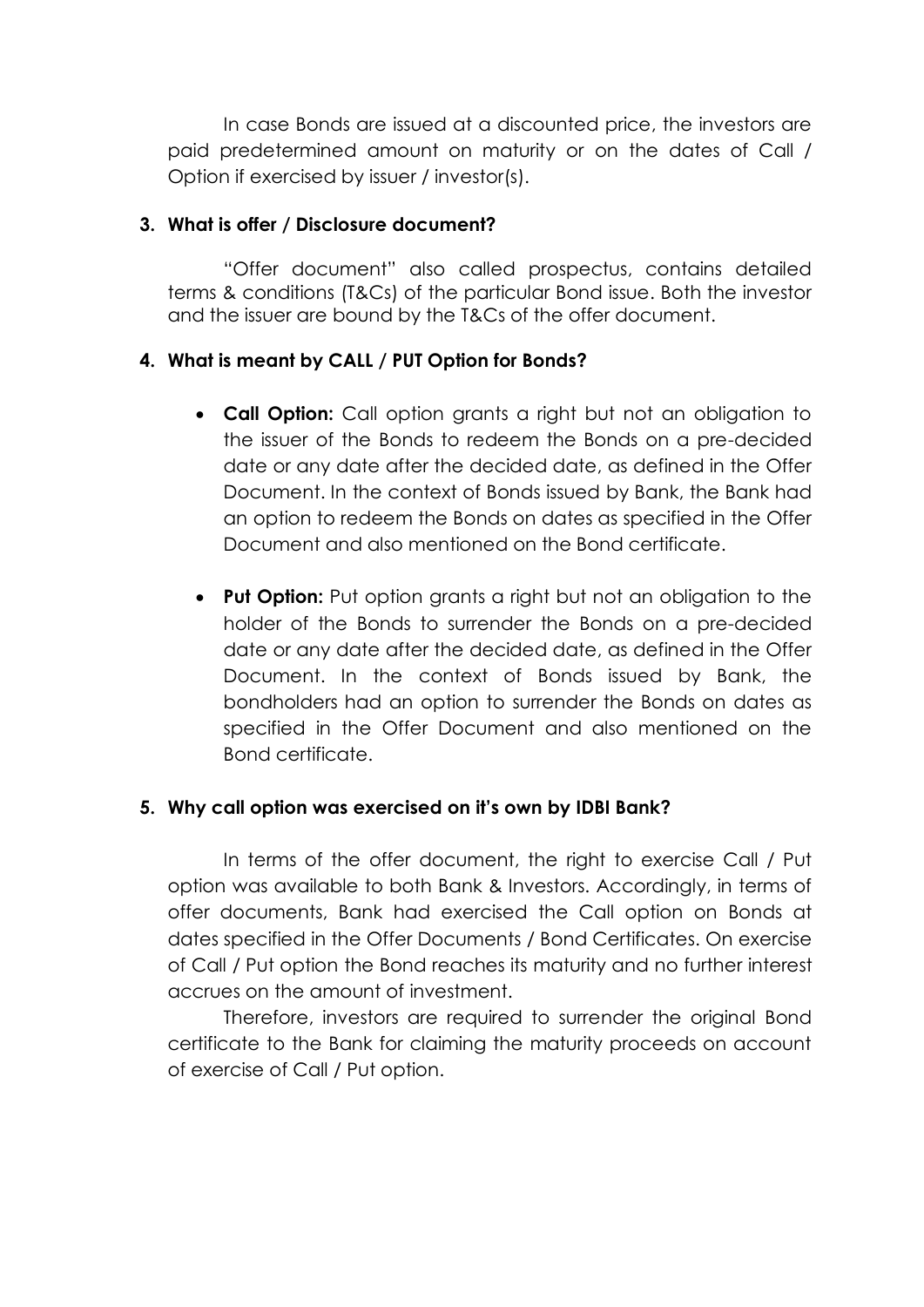# **6. Why I have not been informed by the bank about the exercise of the call option?**

In terms of the offer documents, notices for exercise of Call Option by the Bank were sent to the investor/s well in advance for their information, to the addresses last updated / recorded with the Bank. The notices of exercise of Call option were also widely published in newspapers. Reminder letters at recorded address have also been sent to the investors.

# **7. Why I had not received the interest / redemption warrant on time / due date?**

The interest / redemption warrants as the case may be were /are dispatched to the investors at their last updated / recorded addresses with the Bank/RTA. In case the addresses were / are not updated with the Registrar & Transfer Agent (RTA), these warrants may have returned back. Investors are requested to kindly update their latest address with our Registrar & Transfer Agent (RTA) while submitting their claims. Contact details of the Registrar & Transfer Agent (RTA) are placed at the end of this FAQ section.

#### **8. Who is Registrar & Transfer Agent (RTA)?**

Registrar & Transfer Agent also called RTAs are appointed by the Bank in accordance with regulations to maintain the records of Bond Holders. RTAs main function includes:

- Maintaining the records of existing investor like investor's name, investment details / communication details & Bank details etc.
- Updation / Modification of the records of existing investor at the request of investors.
- Issue duplicate certificate / Cancel certificates to reflect changes in ownership.
- Maintaining the records of the transactions of the investors like sale / purchase or transfer of the Bonds.
- Maintaining the records of the Bank transactions pertaining to interest / redemption payments.
- Calculating interest & TDS.
- Intermediary between Bank and Investors.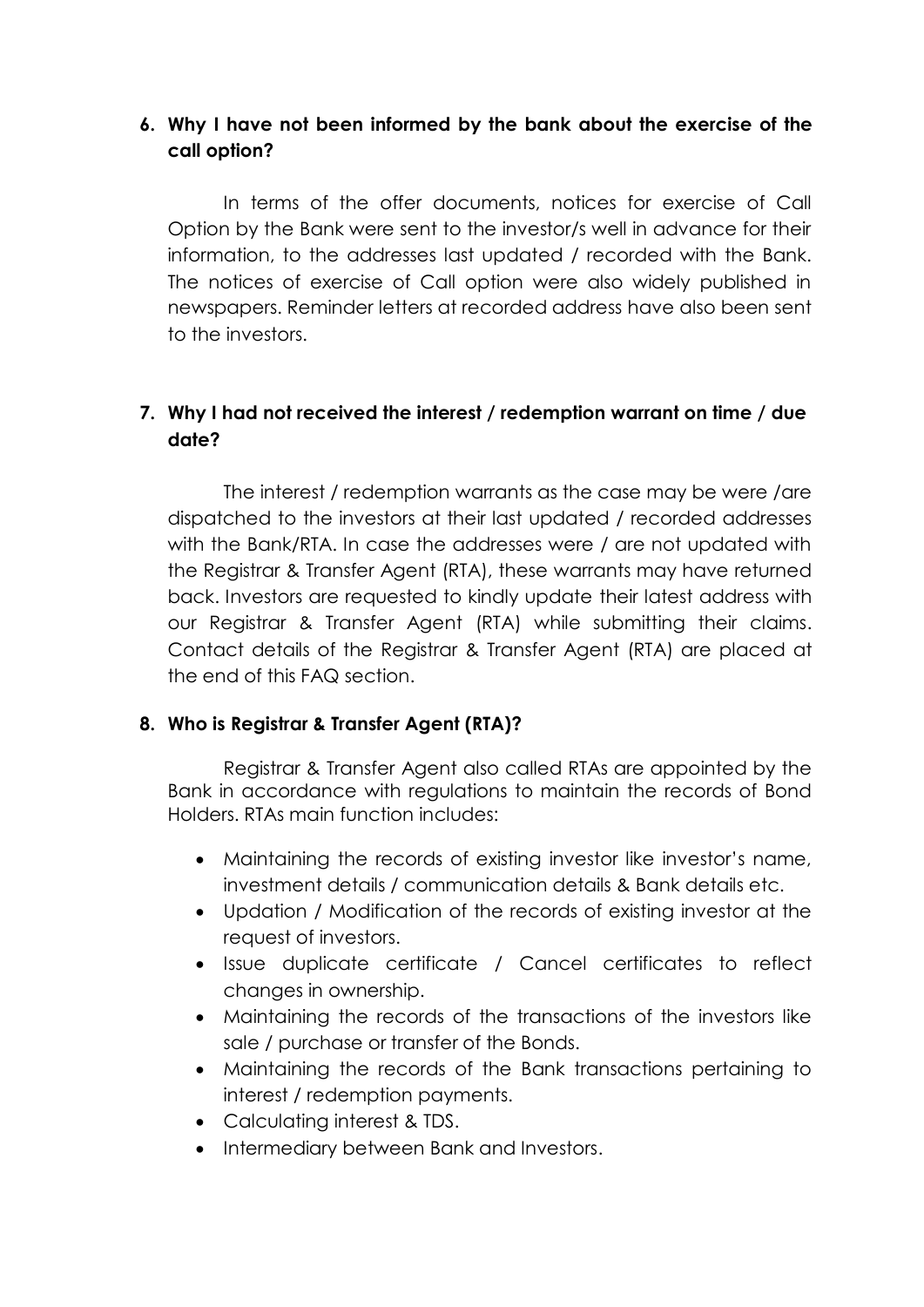#### **9. When do I become liable for TDS and at what rate is TDS deducted?**

TDS stands for tax deducted at source. As per Income Tax Act, 1961, where the amount or aggregate of the amounts of interest credited or likely to be credited or paid during the financial year exceeds Rs.10, 000/-.

TDS is deducted at the time of payment of interest. Currently TDS for residents is deducted at the rate of 10% in cases where PAN / Correct PAN is furnished and at the rate of 20% where PAN / Correct PAN details are not furnished.

**Note:** As per regulation, no tax deduction at source is made where securities issued by Bank are held in dematerialized form and are listed on a recognized stock exchange.

#### **10.How do I receive TDS certificate?**

TDS Certificates are sent to the investors at their recorded address after end of every quarter by the Bank.

## **11.I am in possession of Bond certificate and want to know the current status of this bond.**

IDBI Bank had exercised call option on several Bond issues without insisting for original Bond certificates and in such cases the maturity amount was paid as per the terms & conditions mentioned in the offer documents. Investors are requested to reconcile their bank accounts to find the details of credit. However, for further queries with regard to the status of Bond, investors may also approach their nearest IDBI Bank branch, office of our Registrars & Transfer Agent or write to us at [ird@idbi.co.in](mailto:ird@idbi.co.in)

## **12.I / we have lost my / our original Bond Certificate/s, what is the process to claim the proceeds?**

In case of loss of original Bond certificate/s, investor/s may approach their nearest IDBI Bank branch or office of our Registrar & Transfer Agent (RTA) along with following documents for claiming the proceeds.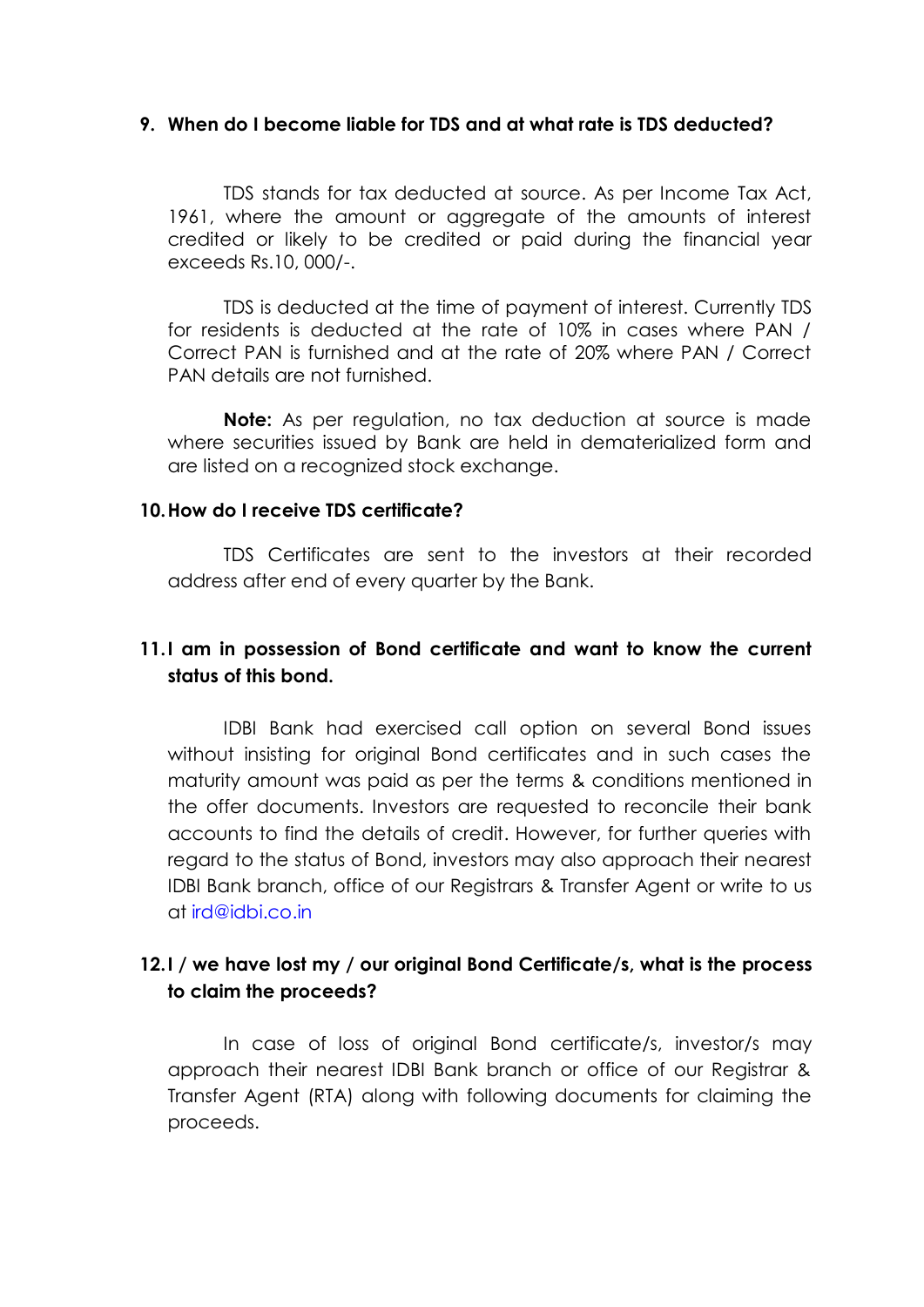- Indemnity Bond duly executed by investor(s) / claimant(s) on non-judicial stamp paper.
- Officially valid documents (OVD) considered as identity & address proof in respect of establishing his / her identity.
	- PAN Card (only consider as identity proof)
	- **voter ID card**
	- **•** Driving Licence
	- Aadhar Card
	- **Passport**
	- Any other valid document issued by Govt. authorities.
- Cancelled cheque / Copy of Bank passbook, reflecting account number, MICR code, IFSC & Bank branch address.
- Any other documents required by the Bank / Registrar (RTA) to process the claim.

# **13.I am in possession of a Bond certificate which was acquired by my guardian in my name when I was a minor. What is the process to claim the proceeds, consequent on attaining majority?**

Investor may approach to the nearest IDBI Bank branch or centre of our Registrar & Transfer Agent (RTA), submit application along with following documents for claiming the proceeds.

- Original Bond Certificate
- Copy of Birth Certificate/ Secondary School Certificate.
- Officially valid documents (OVD) considered as identity & address proof in respect of establishing his / her identity.
	- PAN Card (only consider as identity proof)
	- Voter ID card
	- **•** Driving License
	- **Aadhar Card**
	- **Passport**
	- Any other valid document issued by Govt. authorities.
- Cancelled cheque / Copy of Bank passbook, reflecting account number, MICR code, IFSC & Bank branch address.
- Any other documents required by the Bank / Registrar (RTA) to process the claim.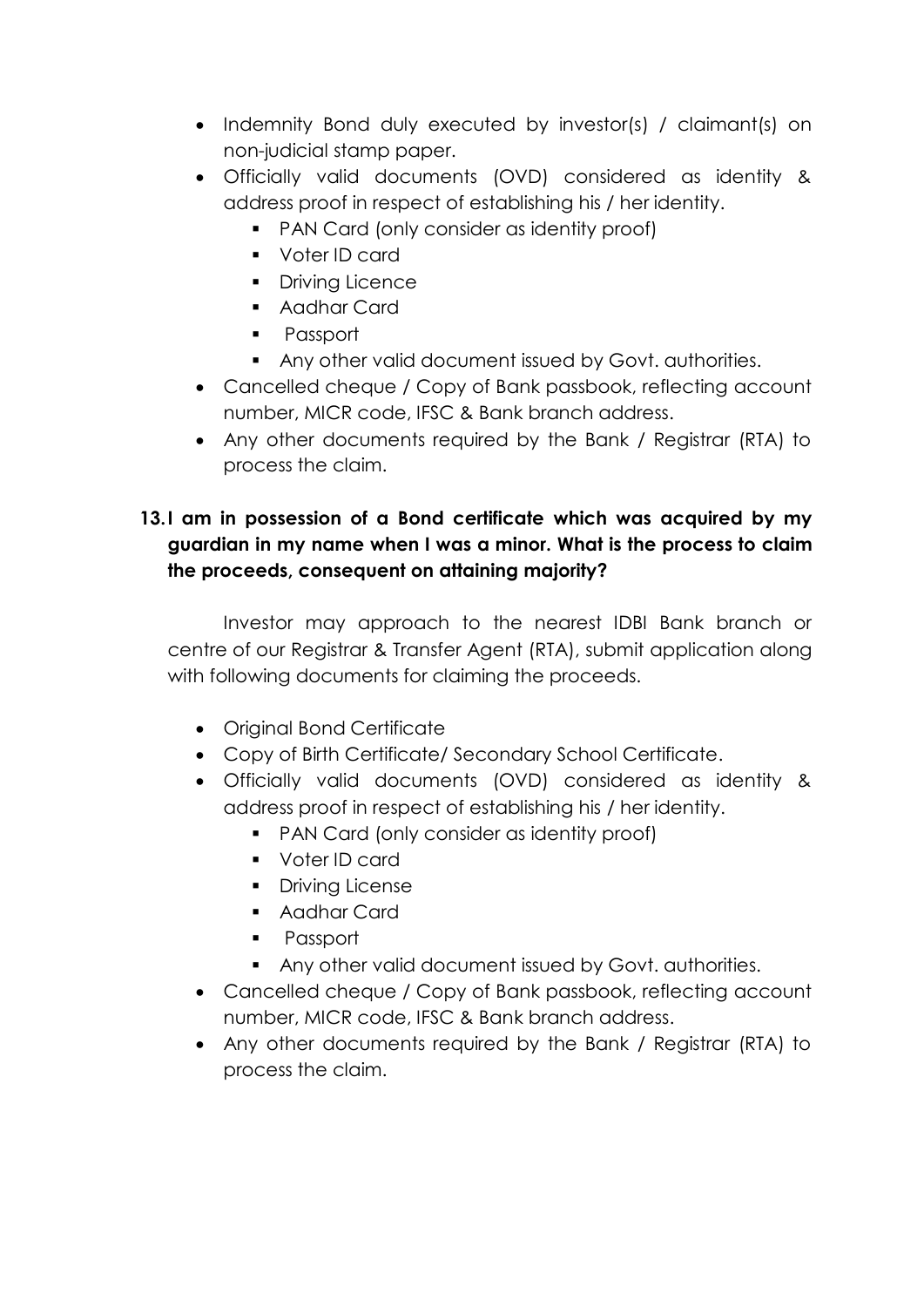# **14.I am in possession of Bond certificate, which was acquired prior to marriage. What is the process to change the name consequent to change in marital status and claim the proceeds?**

Investor may approach to the nearest IDBI Bank branch or centers of our Registrar & Transfer Agent (RTA), submit application along with following documents for claiming the proceeds.

- Original Bond Certificate
- Copy of Marriage Certificate/ Gazetted Notification, reflecting the change of name.
- Officially valid documents (OVD) considered as identity & address proof in respect of establishing his / her identity.
	- PAN Card (only consider as identity proof)
	- Voter ID card
	- **•** Driving License
	- Aadhar Card
	- **Passport**
	- Any other valid document issued by Govt. authorities.
- Cancelled cheque / Copy of Bank passbook, reflecting account number, MICR code, IFSC & Bank branch address.
- Any other documents required by the Bank / Registrar (RTA) to process the claim.

# **15.I am in possession of Bond certificate, which was acquired in my old name. What is the process to change the name and claim the proceeds?**

Investor may approach to the nearest IDBI Bank branch or centre of our Registrar & Transfer Agent (RTA), submit application along with following documents for claiming the proceeds.

- Original Bond Certificate
- Gazetted Notification, reflecting the change of name.
- Officially valid documents (OVD) considered as identity & address proof in respect of establishing his / her identity.
	- **PAN Card (only consider as identity proof)**
	- Voter ID card
	- **•** Driving License
	- Aadhar Card
	- **Passport**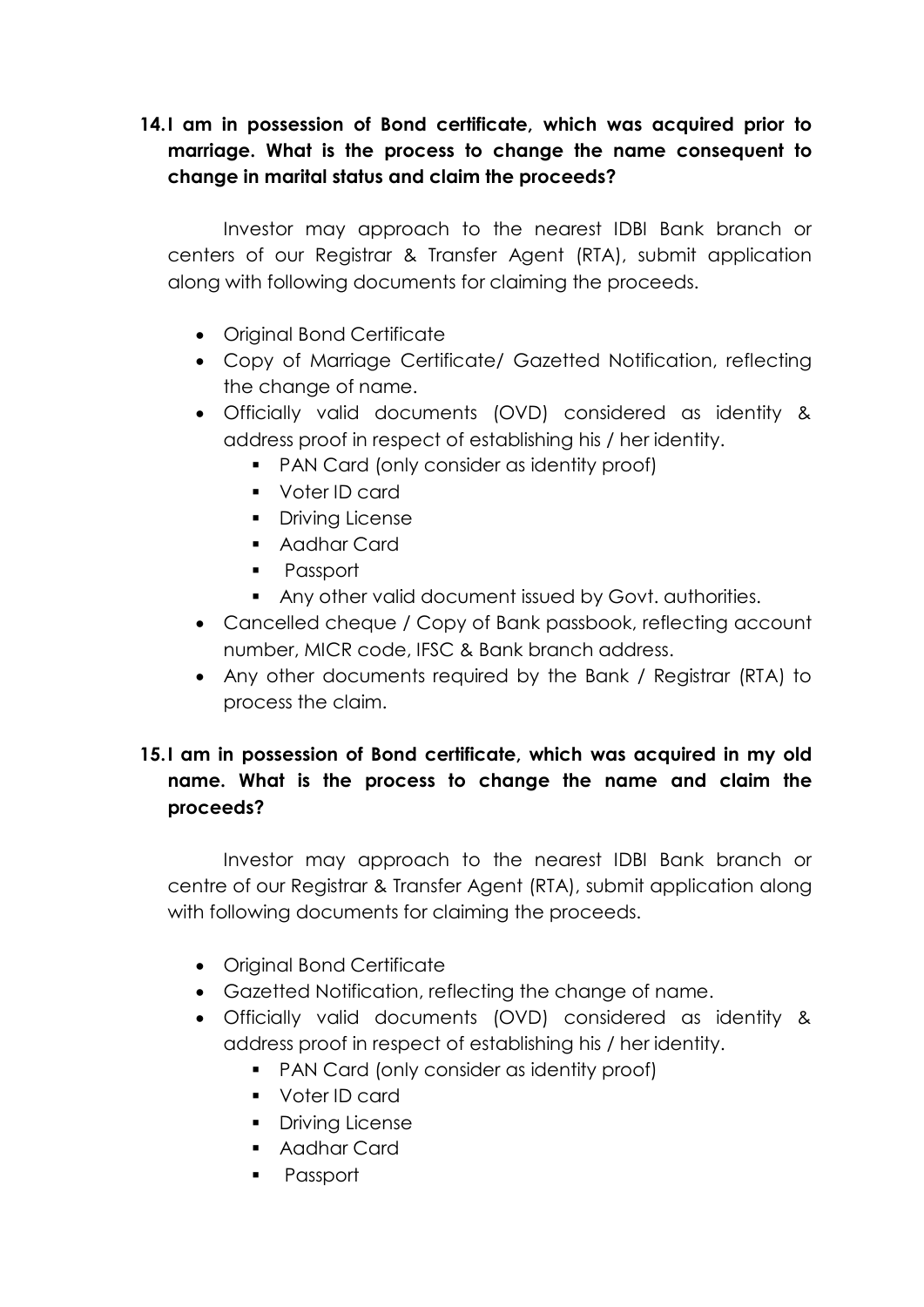- Any other valid document issued by Govt. authorities.
- Cancelled cheque / Copy of Bank passbook, reflecting account number, MICR code, IFSC & Bank branch address.
- Any other documents required by the Bank / Registrar (RTA) to settle the claim.

## **16.How can I claim unpaid Bond maturity?**

- **Claim by Self:** Investor / Bond Holder, claiming the amount may approach to the nearest IDBI Bank branch or office of our Registrar & Transfer Agent (RTA) to submit the Form for claiming the amount, duly filled and signed, along with following documents.
	- Original Bond certificate
	- Indemnity Bond duly executed by investor(s) / Claimant(s) on non-judicial stamp paper (in case of loss of original Bond certificate).
	- Copy of Birth Certificate/ Secondary School Certificate (if applicable).
	- Copy of Marriage Certificate/ Gazetted Notification, reflecting the change of name (if applicable).
	- Officially valid documents (OVD) considered as identity & address proof in respect of establishing his / her identity.
		- PAN Card (only consider as identity proof)
		- Voter ID card
		- Driving License
		- Aadhar Card
		- **Passport**
		- Any other valid document issued by Govt. authorities.
	- Cancelled cheque / Copy of Bank passbook, reflecting account number, MICR code, IFSC & Bank branch address.
	- Any other documents required by the Bank / Registrar (RTA) to settle the claim
- **Claim by Legal Heir / Nominee:** For claim process, legal heir / nominee may approach the IDBI Bank branch or office of our Registrar & Transfer Agent. Claimant is required to furnish following document for his / her claim.
	- Bond Certificate
	- Application in writing for his / her claim(s).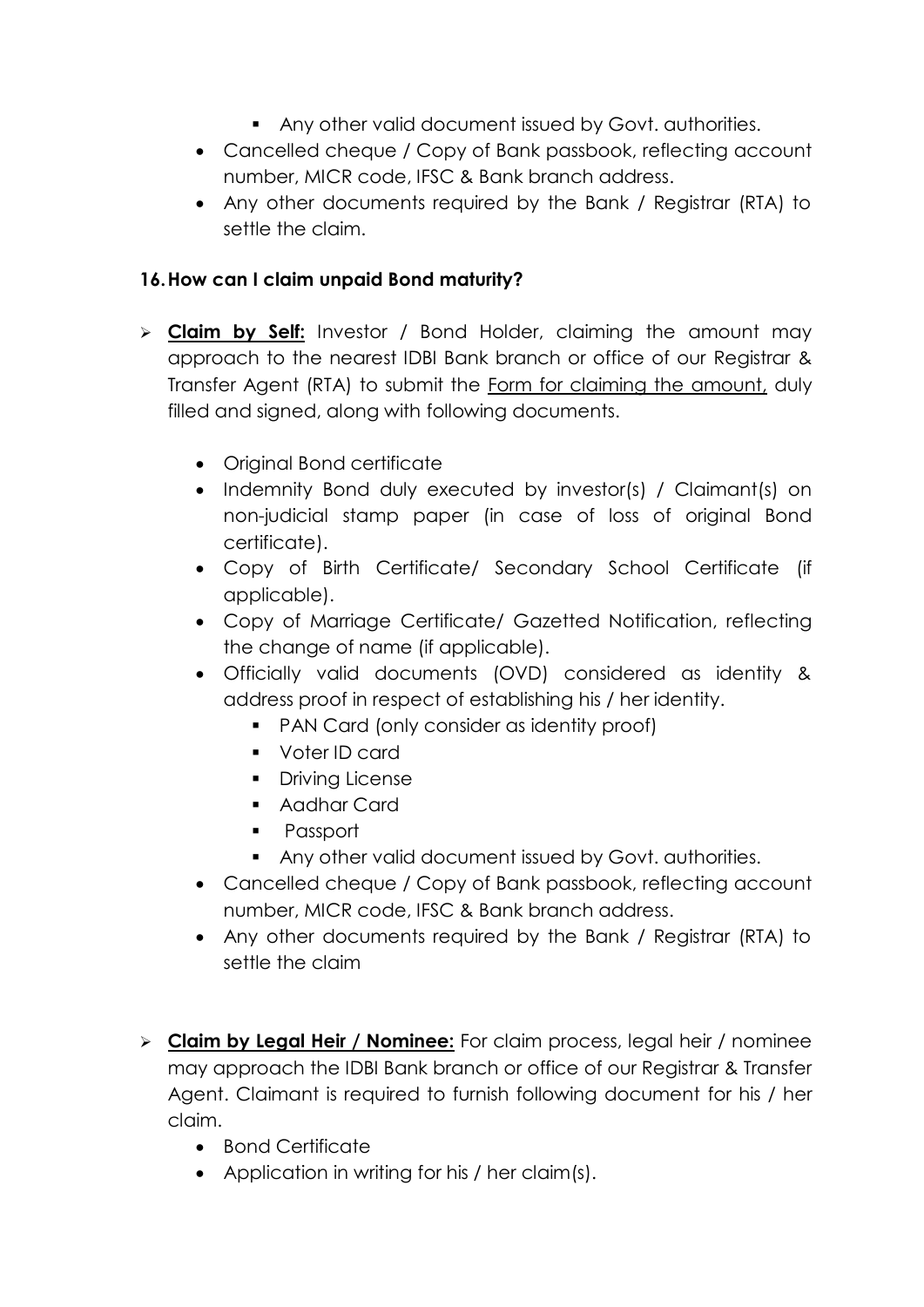- Death certificate of investor/s.
- Officially valid documents (OVD) considered as identity & address proof in respect of establishing his / her identity.
	- **PAN Card (only consider as identity proof)**
	- Voter ID card
	- Driving License
	- **Aadhar Card**
	- **Passport**
	- Any other valid document issued by Govt. authorities
- Cancelled cheque / Copy of Bank passbook, reflecting account number, MICR code, IFSC & Bank branch address.
- Any other documents required by the Bank / Registrar (RTA) for settling the deceased claim to comply with the legal requirements.
- **Claim by Non - Individual:** For claims on non individual accounts, the customer should submit the Request Letter for Claiming the amount **,**on the Company's / firm's/ institution's letterhead duly signed by the authorized signatories along with their valid identity and address proofs of the legal entity as well as authorized signatories. The customer may also be required to submit such other documents as may be required by the Bank.
	- Bond Certificate
	- Officially valid documents (OVD) considered as identity & address proof in respect of establishing his / her identity.
		- **PAN Card (only consider as identity proof)**
		- Voter ID card
		- **Driving License**
		- Aadhar Card
		- **Passport**
		- Any other valid document issued by Govt. authorities
	- Cancelled cheque / Copy of Bank passbook, reflecting account number, MICR code, IFSC & Bank branch address.
	- Any other documents required by the Bank / Registrar (RTA) for settling the deceased claim to comply with the legal requirements.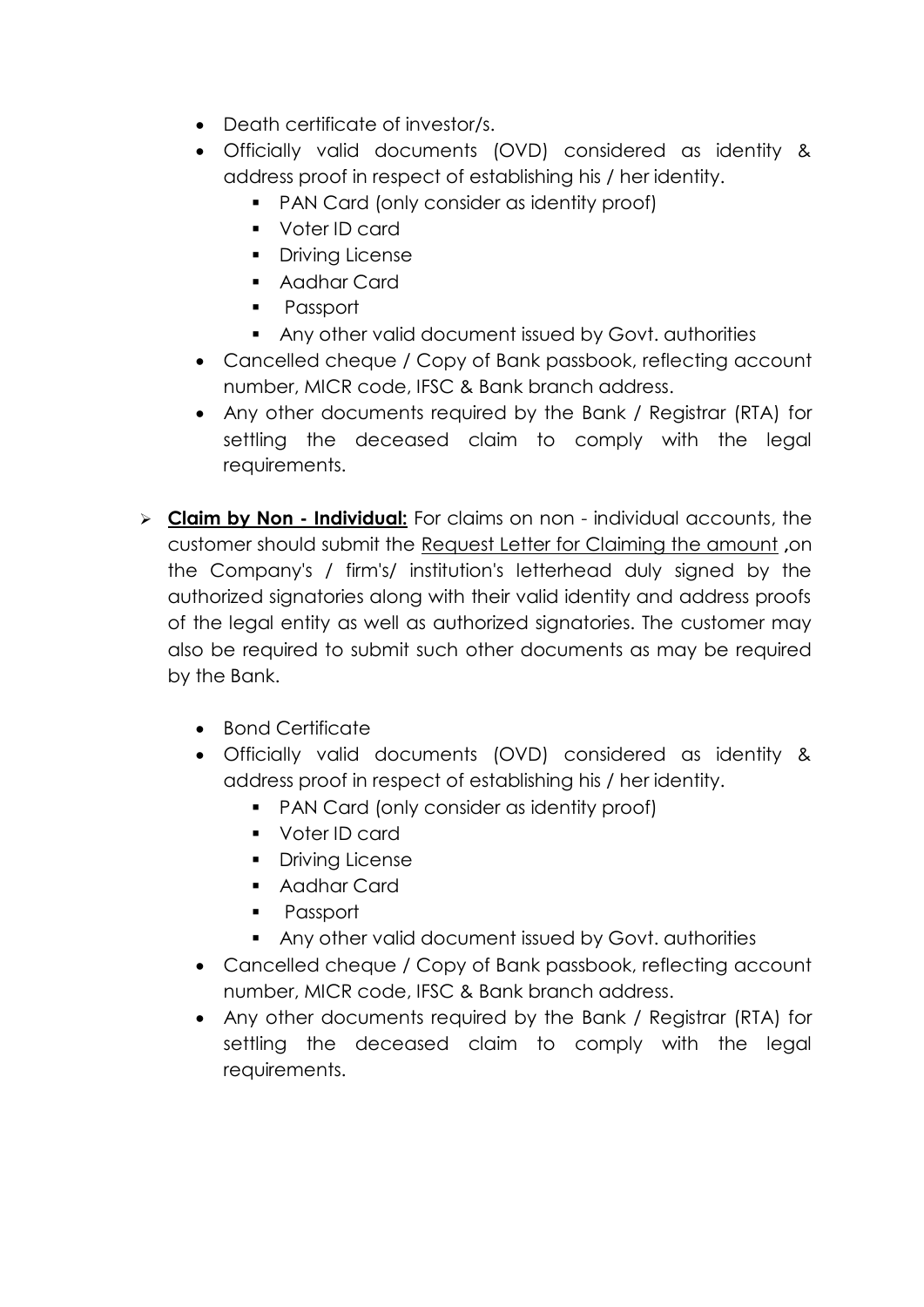### **17.Where I can find the relevant forms for claiming the amount?**

Please click the following link to download the required forms / formats (**Download Forms / Format)**

### **18.What is meant by unpaid & unclaimed maturity?**

- **Unclaimed Bond:** On exercise of Call option by the Bank or on maturity of the Bonds, if the investor has not submitted claim for proceeds, such amounts are categorized as unclaimed.
- **Unpaid Bonds:** On exercise of Call option by the Bank or on maturity of the Bonds, the amount mentioned on warrants, which were issued against the interest / redemption amount are not yet encashed by the investors are categorized as Unpaid.

Investors are requested to kindly update their latest address with our Registrar & Transfer Agent (RTA) while submitting their claims. Contact details of the Registrar & Transfer Agent (RTA) are placed at the end of this FAQ section.

# **19. I have been informed by the Registrar & Transfer Agent / RTA that interest / maturity proceeds have been transferred to IEPF. What is IEPF?**

"Investor Education and Protection Fund (IEPF) has been set-up under Section 205C of the Companies Act, 1956 by way of the Companies (Amendment) Act, 1999. As per the Act, the amount pertaining to matured Debentures or Bonds, which have remained unclaimed and unpaid for a period of seven years from the date they became due for payment shall be credited to the IEPF. The Fund has been established by Govt. of India, with a view to support the activities relating to investor education, awareness and protection.

## **20.What is procedure to claim the amount from IEPF?**

Investors are requested to follow the following steps for claiming unpaid / unclaimed maturities from IEPF, Govt. of India.

 Download the form IEPF-5 from the website of IEPF [\(http://www.iepf.gov.in\)](http://www.iepf.gov.in/) for filing the claim for refund. Read the instructions provided on the website/instruction kit along with the eform carefully before filling the form.